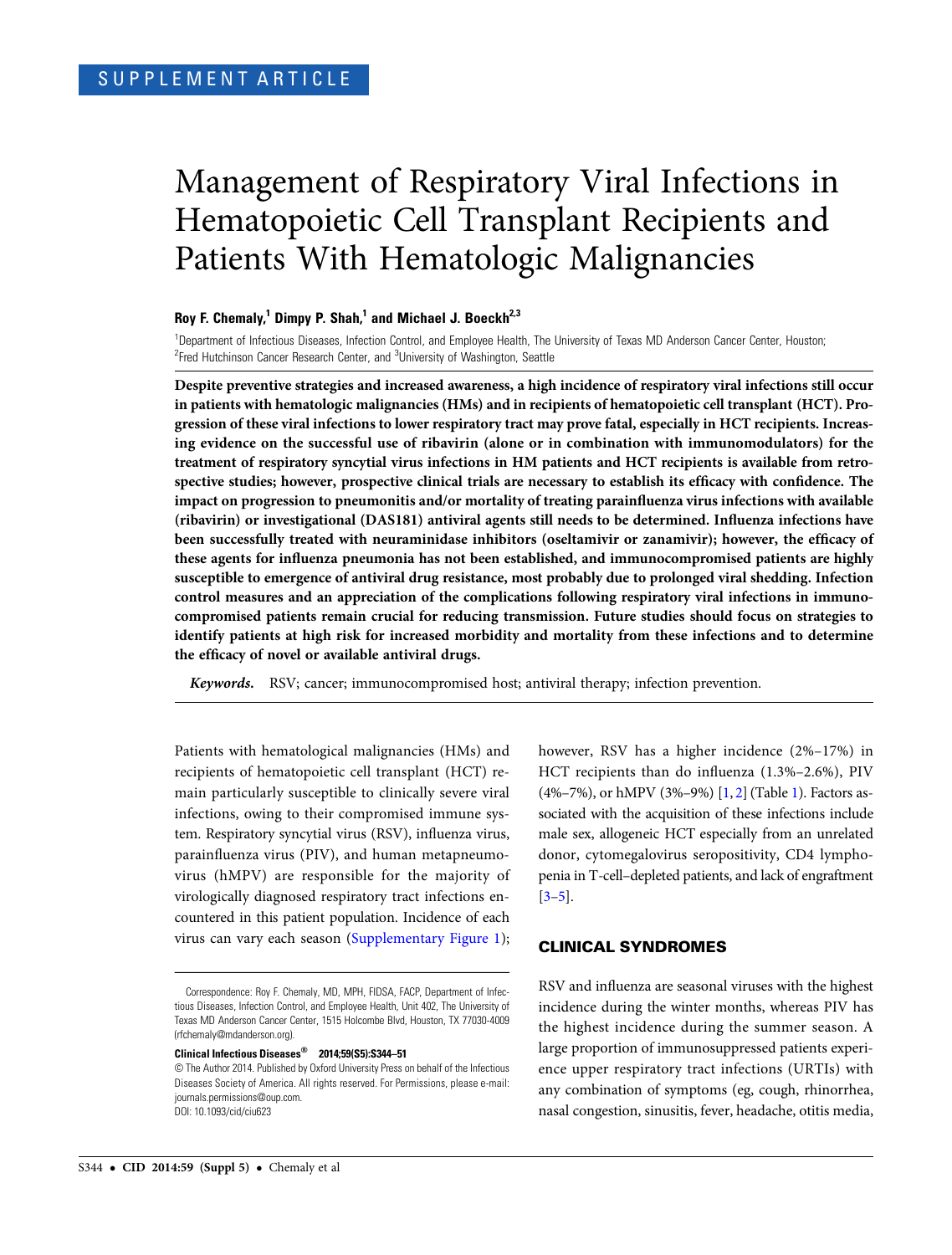| Infection     | Leukemia                    |                     | Lymphoma |                | <b>HCT</b> |                | Total |             |
|---------------|-----------------------------|---------------------|----------|----------------|------------|----------------|-------|-------------|
|               | Total                       | Nosocomial          | Total    | Nosocomial     | Total      | Nosocomial     | Total | Nosocomial  |
|               | Respiratory syncytial virus |                     |          |                |            |                |       |             |
| 2009          | $\overline{4}$              | $\mathbf 0$         | 18       | 1(6)           | 50         | 7(14)          | 72    | 8(11)       |
| 2010          | 17                          | $\mathbf 0$         | 13       | 1(8)           | 55         | 5(10)          | 85    | 6(7)        |
| 2011          | 19                          | 0                   | 3        | 0              | 49         | 5(10)          | 71    | 5(7)        |
| 2012          | 14                          | $\mathsf{O}\xspace$ | 10       | $\overline{0}$ | 30         | 1(3)           | 54    | 1(2)        |
| 2013          | 16                          | 1(6)                | 12       | 1(8)           | 51         | 4(8)           | 79    | 6(8)        |
| 2014          | 26                          | 1(4)                | 17       | $\mathbf 0$    | 23         | 1(4)           | 66    | 2(3)        |
| Total         | 96                          | 2(2)                | 73       | 3(4)           | 258        | 23(9)          | 427   | 28(7)       |
| Influenza     |                             |                     |          |                |            |                |       |             |
| 2009          | 5                           | $\mathbf 0$         | 12       | 0              | 33         | 1(3)           | 50    | 1(2)        |
| 2010          | 17                          | 1(6)                | 11       | $\mathbf 0$    | 33         | 1(3)           | 61    | 2(3)        |
| 2011          | 23                          | 1(4)                | 27       | $\mathbf 0$    | 29         | $\mathbf 0$    | 79    | 1(1)        |
| 2012          | 18                          | $\mathbf 0$         | 8        | $\overline{0}$ | 19         | $\overline{0}$ | 45    | $\mathbf 0$ |
| 2013          | 29                          | 3(10)               | 27       | 1(4)           | 67         | 2(3)           | 123   | 6(5)        |
| 2014          | 32                          | 1(3)                | 28       | $\mathbf 0$    | 54         | 2(4)           | 114   | 3(3)        |
| Total         | 124                         | 6(5)                | 113      | 1(1)           | 235        | 6(3)           | 472   | 13(3)       |
| Parainfluenza |                             |                     |          |                |            |                |       |             |
| 2009          | 11                          | 2(18)               | 8        | $\mathbf 0$    | 45         | 7(16)          | 64    | 9(14)       |
| 2010          | 21                          | $\mathbf 0$         | 11       | $\overline{0}$ | 54         | 7(13)          | 86    | 7(8)        |
| 2011          | 34                          | 5(15)               | 14       | 4 (29)         | 63         | 11(17)         | 111   | 20 (18)     |
| 2012          | 26                          | 5(19)               | 6        | $\mathbf 0$    | 42         | 5(12)          | 74    | 10(14)      |
| 2013          | 40                          | 5(13)               | 33       | 5(15)          | 84         | 9(11)          | 157   | 19 (12)     |
| 2014          | $\overline{4}$              | $\overline{0}$      | 10       | $\overline{0}$ | 14         | 1(7)           | 28    | 1(4)        |
| Total         | 136                         | 17(13)              | 82       | 9(11)          | 302        | 40 (13)        | 520   | 66 (13)     |

<span id="page-1-0"></span>Table 1. Respiratory Viral Infections in Patients With Leukemia, Lymphoma, and Hematopoietic Cell Transplant Recipients at the University of Texas MD Anderson Cancer Center Since 2009

Data are presented as No. of nosocomial infections (%).

wheezing, sore throat, fatigue, malaise, and myalgia), whereas others may develop lower respiratory tract infections (LRTIs) and present with dyspnea, hypoxemia, and new or changing pulmonary infiltrates on chest radiography.

# CLINICAL DIAGNOSIS

Specific viral diagnosis can only be made by laboratory confirmation, as all respiratory viral infections have overlapping clinical presentations. Direct immunofluorescence antigen testing is a rapid and inexpensive method available for diagnosing these viral infections, but it has variable sensitivity, ranging from 50% to 93% [\[6,](#page-5-0) [7](#page-5-0)]. A viral culture has been traditionally considered to be the gold standard for diagnosing common respiratory viruses; however, it may require up to a week to become positive. This is especially important in immunocompromised patients, for whom prompt diagnosis and treatment may prevent serious complications from these infections [[8](#page-5-0), [9\]](#page-5-0). Due to its high sensitivity and specificity, real-time polymerase chain reaction (PCR) assay is the preferred method for diagnosing viral infections [\[10,](#page-6-0)

[11\]](#page-6-0). Multiplex PCR viral panels can efficiently test for multiple viruses at the same time. Furthermore, an automated nested multiplex PCR (FilmArray system) can detect 94.5% of viral pathogens with an average turnaround time of 75 minutes [[12,](#page-6-0) [13\]](#page-6-0).

# RISK FACTORS FOR PROGRESSION TO LRTI AND DEATH

Influenza, RSV, PIV, and hMPV can cause LRTI (incidence ranging from 5% to 50%) and death (incidence ranging from 10% to 50%) in HCT recipients and patients with HM [[1](#page-5-0), [2](#page-5-0)]. Patients infected with RSV, PIV, or hMPV may also develop other late complications such as airflow obstruction or bronchiolitis obliterans [[14](#page-6-0)–[16](#page-6-0)]. According to Erard et al, 29% of allogeneic HCT recipients with community respiratory virus infections during 100 days post-HCT developed airflow decline within 1 year. The incidence of airflow decline was significantly higher in patients progressing to RSV LRTI (55%) and PIV LRTI (86%) [[15](#page-6-0)]. Risk factors for progression to RSV LRTI or PIV LRTI include older age, smoking history, receipt of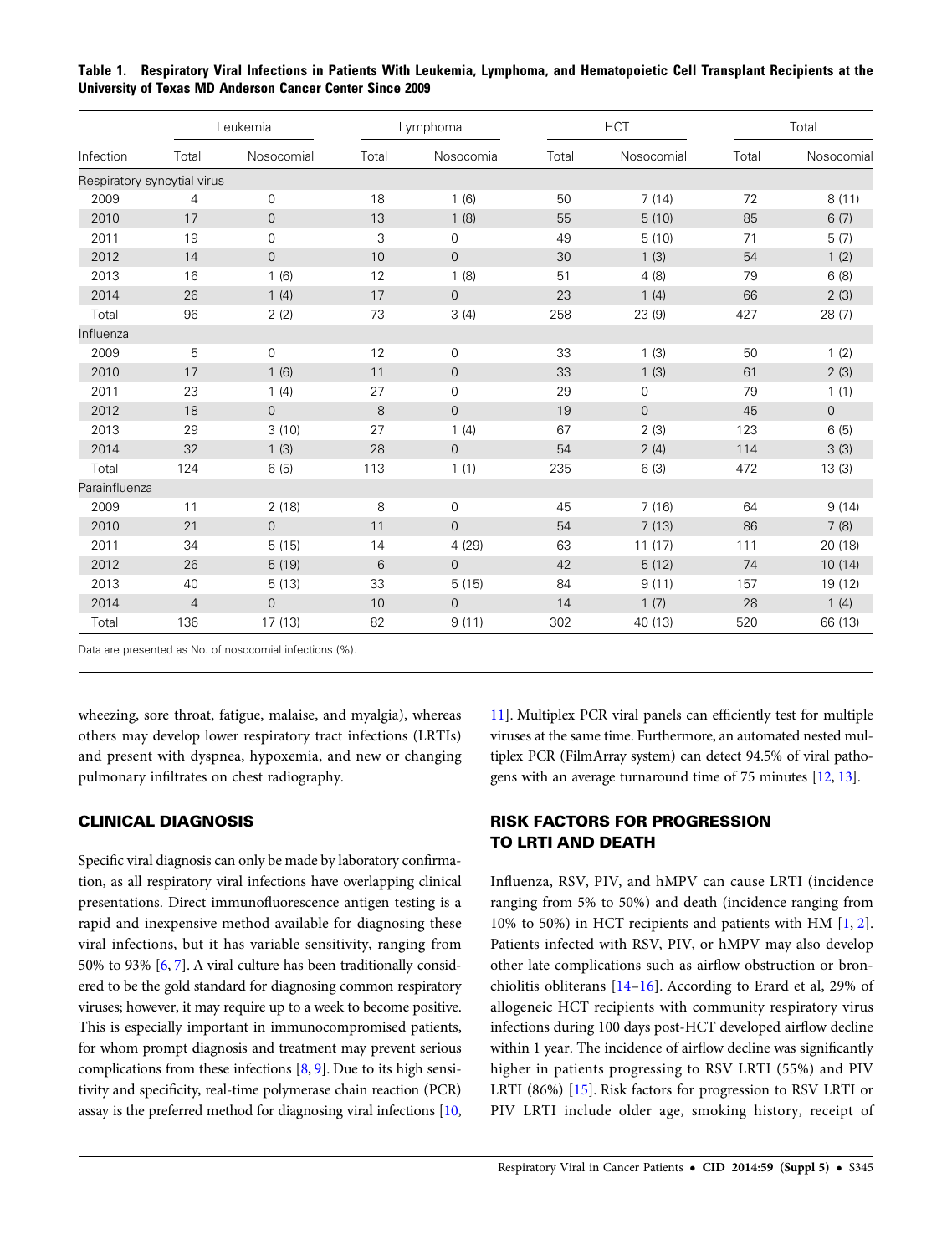allogeneic HCT, myeloablative regimen, neutropenia, lymphocytopenia, mismatched or unrelated donor transplant, use of marrow or cord blood compared with peripheral blood as a graft source, graft-vs-host disease (GVHD), preengraftment status or early posttransplant period, systemic corticosteroid use, high Acute Physiology and Chronic Health Evaluation II score at presentation, pulmonary coinfections, supplemental oxygen requirement at diagnosis, and detection of viral RNA in the serum [\[3,](#page-5-0) [4,](#page-5-0) [8,](#page-5-0) [17](#page-6-0)–[22\]](#page-6-0). Insufficient data are available to comment on the risk factors for progression of hMPV infections.

Progression to LRTI increases the likelihood of a fatal outcome; therefore, prompt diagnosis and early intervention at the URTI stage is a plausible strategy for reducing the impact of these pathogens on patient outcome [[23\]](#page-6-0).

# MANAGEMENT OF RESPIRATORY VIRAL INFECTIONS

#### **RSV**

Management of respiratory viral infections consists of supportive care and, when available, antiviral therapy, especially in patients at high risk of developing LRTIs. Ribavirin is a broadspectrum nucleoside analogue with activity against DNA and RNA viruses. Based on our systematic review of retrospective studies, we identified that any form of ribavirin-based therapy (alone or in combination with immunomodulators) was effective in preventing URTI from progressing to LRTI (from 45% to 16%) and mortality (from 70% to 35%) in adult HCT recipients compared with no antiviral therapy [[23\]](#page-6-0). A recent, retrospective study with the largest cohort to date of allogeneic HCT recipients with RSV infection  $(n = 280)$  identified that receiving ribavirin-based antiviral therapy at the URTI stage was the single most protective factor against progression to LRTI and death [\[20\]](#page-6-0). Similar findings have been reported in other studies, in which a lack of aerosolized ribavirin increased the risk of mortality in HCT recipients with RSV lower respiratory tract disease [\[18](#page-6-0), [22](#page-6-0)] (Figure [1\)](#page-3-0). A small case series described the tolerability and success of intravenous ribavirin in the treatment of 6 pediatric HCT recipients in preventing LRTI and mortality following RSV infection [\[24\]](#page-6-0). Similarly, intravenous and oral ribavirin were efficacious in preventing RSV LRTI in 10 adult HCT recipients with severe lymphocytopenia [[25](#page-6-0)]. A very similar finding of higher rates of progression to LRTI in the absence of ribavirin therapy at the URTI stage also was observed in RSV-infected leukemia patients [\[19](#page-6-0)]. Furthermore, in a recent randomized clinical trial of HCT recipients and patients with HM, continuous (6 g over 18 hours daily) and intermittent (2 g over 3 hours every 8 hours daily) schedules of aerosolized ribavirin were equally effective in preventing progression to RSV LRTI [[26\]](#page-6-0).

Regarding the pipeline of potentially effective investigational drugs, ALN-RSV01 (Alnylam Pharmaceuticals, Cambridge, MA) is a small interfering RNA (siRNA) directed against the messenger RNA of the RSV nucleocapsid protein that has shown some promising results in 2 clinical trials [\[27](#page-6-0), [28](#page-6-0)]. In the first randomized, double-blind, placebo-controlled trial, nasal spray of ALN-RSV01 was used for prophylaxis before experimental inoculation of healthy adults with wild-type RSV, and this strategy demonstrated a 38% decrease in number of infections. This effect was identified to be independent of preexisting RSV-neutralizing antibodies or intranasal cytokine levels in these individuals [[28\]](#page-6-0). In addition, aerosolized ALN-RSV01 was given to adult lung transplant recipients with confirmed RSV infection and showed a significant reduction in the cumulative daily symptom scores and incidence of progressive bronchiolitis obliterans syndrome compared with placebo [\[27](#page-6-0)].

MDT-637 (MicroDose Therapeutx, Inc and Gilead Sciences) is an antiviral fusion inhibitor, which is delivered using the proprietary dry inhalation powder and is undergoing phase 2 trial (available at: [http://clinicaltrials.gov/show/NCT01355016\)](http://clinicaltrials.gov/show/NCT01355016). Another compound, GS-5806 (Gilead Sciences), is an oral drug undergoing a randomized, double-blind, placebo-controlled, phase 2 trial evaluating its safety, efficacy, and tolerability in healthy volunteers infected with RSV-A Memphis 37b strain (available at: <http://clinicaltrials.gov/show/NCT01756482>).

Passive immunoprophylaxis with RSV intravenous immunoglobulin (IVIG) for high-risk HCT recipients failed to show efficacy [[29](#page-6-0)]. The use of palivizumab (monoclonal antibody against RSV) for RSV prophylaxis in young children undergoing HCT was recommended in the 2009 international guidelines for preventing infectious complications in HCT recipients [\[30\]](#page-6-0), but a lack of strong evidence about efficacy and its high cost make this strategy less attractive. Interestingly, palivizumab was successful in controlling an outbreak of nosocomial transmission of RSV in an HCT unit and is well tolerated in immunocompromised patients [\[31,](#page-6-0) [32\]](#page-6-0). RI-001 (ADMA Biologics, Inc, Ramsey, NJ), an intravenous IVIG isolated from healthy adults with high RSV titers, has shown some promising results when administered to 3 immunocompromised adults with documented RSV LRTI [\[33](#page-6-0)].

Dysfunctional cell-mediated immunity with respect to lymphocytopenia and associated immune defect seem to play key roles in the pathogenesis of RSV disease [\[20](#page-6-0), [21\]](#page-6-0). Therefore, at the University of Texas MD Anderson Cancer Center (UTM-DACC), we have developed an immunodeficiency scoring index that accounts for the number and magnitude of these risk factors to identify HCT recipients who are at high risk for progression to RSV LRTI and RSV-based mortality as guidance for prognosis and timely management of this infection [\[34](#page-6-0)]. Age, neutropenia, lymphocytopenia, GVHD, myeloablative conditioning regimen, corticosteroids, recent HCT, or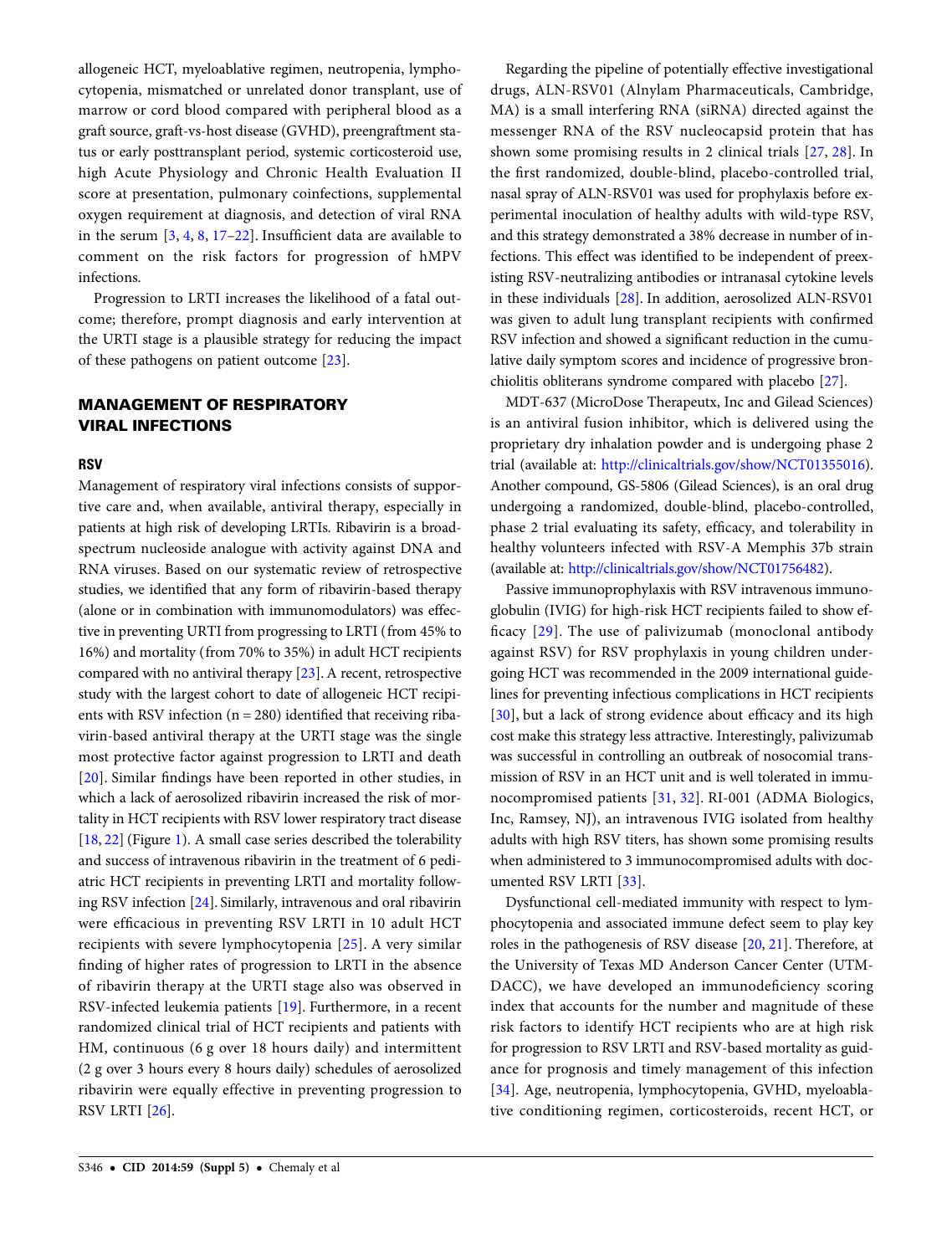<span id="page-3-0"></span>

Figure 1. Effect of ribavirin (aerosolized or systemic) therapy on respiratory syncytial virus (RSV) lower respiratory tract infection (LRTI) and RSVassociated mortality in allogeneic hematopoietic cell transplant (HCT) recipients from retrospective studies at The University of Texas MD Anderson Cancer Center (UTMDACC;  $n = 280$ ) and Fred Hutchinson Cancer Research Center (FHCRC;  $n = 118$ ). A and B, Effect of administering aerosolized ribavirin therapy at upper respiratory tract infection stage on RSV LRTI ( $P < 0.05$ ) and RSV-associated mortality ( $P < 0.001$ ) in 280 allogeneic HCT recipients at UTMDACC [\[20\]](#page-6-0).  $C$ , Effect of aerosolized or systemic ribavirin administered at lower respiratory tract disease stage on pulmonary deaths ( $P < 0.0001$ ) in 118 allogeneic HCT recipients at FHCRC [\[22](#page-6-0)]. Figure 1 was reproduced from articles by Shah et al [[20](#page-6-0)] and Waghmare et al [\[22](#page-6-0)] with permission of Oxford University Press. Abbreviations: LRTI, lower respiratory tract infection; RSV, respiratory syncytial virus; URTI, upper respiratory tract infection.

preengraftment are the main risk factors that are weighed in this scoring index to categorize each patient into 3 prognostic risk categories: low, moderate, and high. This scoring index should be validated in a multi-institutional study.

## PIV

Ribavirin has not been proven efficacious in HCT recipients in retrospective studies [\[14](#page-6-0), [17,](#page-6-0) [35](#page-6-0)]. Furthermore, a large case series reported that it had no effect on viral shedding, symptom duration, hospital stay, progression to LRTI, or mortality following PIV infections in HCT recipients [\[17,](#page-6-0) [35\]](#page-6-0). Interestingly, in a

recent study, ribavirin showed some benefit associated with overall mortality but not with deaths due to respiratory failure or in patients with bronchoalveolar lavage–confirmed PIV LRTI [\[36\]](#page-6-0). Aerosolized ribavirin has no proven benefit and is usually not recommended for the treatment of PIV infection. When patients progress to pneumonia, the use of IVIG, along with intensification of the antimicrobial regimen for possible superimposed bacterial and/or fungal infections, is usually recommended at UTMDACC [\[17\]](#page-6-0). The impact of IVIG on overall outcome following PIV infection still needs to be determined, but in theory it works by decreasing the anti-inflammatory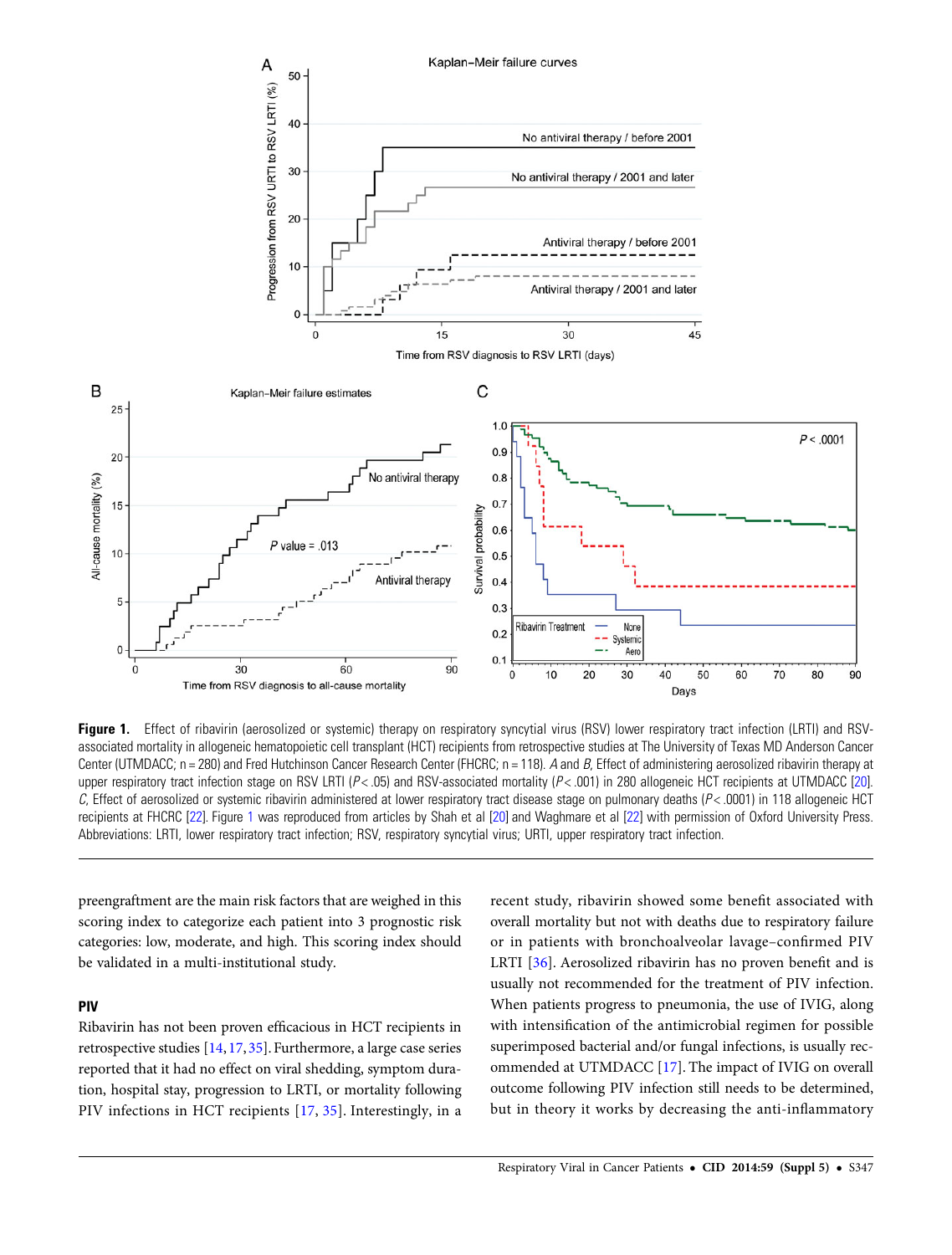responses in the lungs, as mainly documented for RSV in cotton rat models [\[37](#page-6-0), [38\]](#page-6-0). Very few novel antiviral drugs have shown promising results for treating PIV infection in this patient population. DAS181 (Ansun BioPharma, Inc, San Diego, California) is a sialidase catalytic domain/amphiregulin glycosaminoglycan binding sequence fusion protein that enzymatically removes the sialic acid residues from the respiratory epithelial cell surface that are essential for viral entry and infection [[39,](#page-6-0) [40](#page-6-0)]. It has shown efficacy against PIV in vitro, in a cotton rat infection model, and in 3 immunocompromised patients with respiratory infections, including 2 HCT recipients [[40](#page-6-0)–[42](#page-6-0)]. Nebulized DAS181 was successful in clearing the infection from 2 HCT recipients with severe PIV LRTI requiring mechanical ventilation; however 1 of the patients developed recurrent PIV infection at the end of treatment and died [\[43](#page-6-0)]. An open-label study to examine the safety and efficacy of DAS181 administered by dry powder inhaler or nebulized formulation in immunocompromised patients with PIV infection is under way. Other compounds, such as BCX2798 and BCX2855, have been found to have antiviral activity against PIV-3, significantly reducing pulmonary viral titers and mortality in rats when given intranasally within 24 hours of infection [[44](#page-6-0)]; however, no human studies are available to date. Finally, other treatment options, such as the use of interferon alfa-2b, have been reported in individual patients [\[45](#page-6-0)].

#### hMPV

Very few data are available for antiviral agents against hMPV. It can cause persistent viral infection and may result in fulminant respiratory decompensation and shock following transplant [\[16](#page-6-0)].

### Influenza Virus

Changes in the susceptibility patterns of influenza virus strains dictate the recommendations for first-line therapy. With the increasing resistance against M2 inhibitors (amantadine and rimantadine), the neuraminidase inhibitor oseltamivir is the most widely used anti-influenza drug in these patients. A delay in initiation of antiviral therapy (24 hours after onset of symptoms) may lead to unfavorable complications such as progression to LRTI and death in HCT recipients; however, the beneficial effect of antiviral therapy is still observed even with a delayed start from symptom onset  $[8, 9]$  $[8, 9]$  $[8, 9]$  $[8, 9]$ . Antiviral drug resistance is more common in immunocompromised patients due to continued viral replication despite antiviral therapy [\[46](#page-6-0)]. Pandemic 2009/H1N1 virus with H275Y mutation confer oseltamivir resistance [[47\]](#page-6-0), and triple combination therapy (oseltamivir, amantadine, and ribavirin) has been suggested to prevent emergence of this resistance [[48](#page-6-0), [49](#page-7-0)].

DAS181 (now undergoing phase 2 trials) was also active against influenza strains that were resistant to oseltamivir and zanamivir in vitro and in mouse models [[50](#page-7-0)–[53\]](#page-7-0). Development of resistance against DAS181 was minimal and unstable, as shown by extensive passaging of influenza virus strains (B/ Maryland/1/59 and A/Victoria/3/75 [H3N2]), which resulted in reduced fitness of the viral strains [\[53](#page-7-0)]. DAS181 also showed broad-spectrum activity by blocking infection from highly pathogenic H5N1 (A/Vietnam/3046/2004) virus in ex vivo human lung tissue culture and primary pneumocytes [\[54](#page-7-0)]. Studies are needed to evaluate DAS181 for influenza treatment.

The intravenous route is preferred for antiviral agents in patients with gastrointestinal GVHD or LRTI, on mechanical ventilation, or requiring bilevel positive airway pressure to circumvent the bioavailability issues; hence, intravenous neuraminidase inhibitors (nitazoxanide, oseltamivir, and zanamivir) are undergoing phase 3 clinical trials [[55](#page-7-0)–[57](#page-7-0)]. Intravenous zanamivir was safe and effective in reducing viral load in hospitalized patients with severe or progressive laboratory-confirmed influenza during an open-label, multicenter, noncontrolled, phase 2 study, thus warranting further investigation [[58\]](#page-7-0). Favipiravir (T-705) showed activity against lethal avian influenza A (H5N1), drugresistant, and pandemic 2009 H1N1 viruses during in vitro and animal experiments [[59](#page-7-0)–[62\]](#page-7-0). In a large randomized, doubleblind, noninferiority clinical trial, laninamivir octanoate (and its pro-drug CS-8958) caused significant illness alleviation in adults with influenza [\[63\]](#page-7-0). It also showed significant efficacy against oseltamivir-resistant influenza strains in mouse models [\[64](#page-7-0), [65\]](#page-7-0). Adjunctive therapy with corticosteroids may decrease inflammation and thus prevent LRTI, but at the cost of prolonging viral shedding in immunocompromised patients [\[9\]](#page-5-0).

During outbreaks, daily chemoprophylaxis with strainspecific anti-influenza antiviral drug has been recommended in HCT recipients (within 24 months after transplant, with GVHD or taking immunosuppressive therapy) by the Centers for Disease Control and Prevention's Advisory Committee on Immunization Practices [[30](#page-6-0), [66\]](#page-7-0). In a randomized, doubleblind, placebo-controlled trial, prophylaxis with oseltamivir was effective in reducing influenza burden by 75% in highrisk transplant recipients [[67](#page-7-0)]. However, this strategy may lead to the selection of resistant influenza strains, as seen during the 2009/H1N1 pandemic [\[47](#page-6-0), [68\]](#page-7-0). At our institutions, we recommend treating empirically all HCT recipients presenting with respiratory symptoms during the winter season when influenza virus is circulating in the community with oseltamivir until the diagnosis is confirmed or ruled out by a negative direct fluorescent antigen/culture test or multiplex PCR.

## Preventive Strategies

The high cost of antiviral therapy, combined with a lack of clear evidence of drug efficacy in this patient population and the associated high morbidity and mortality, underscore the need for effective vaccines against these respiratory viruses. As per the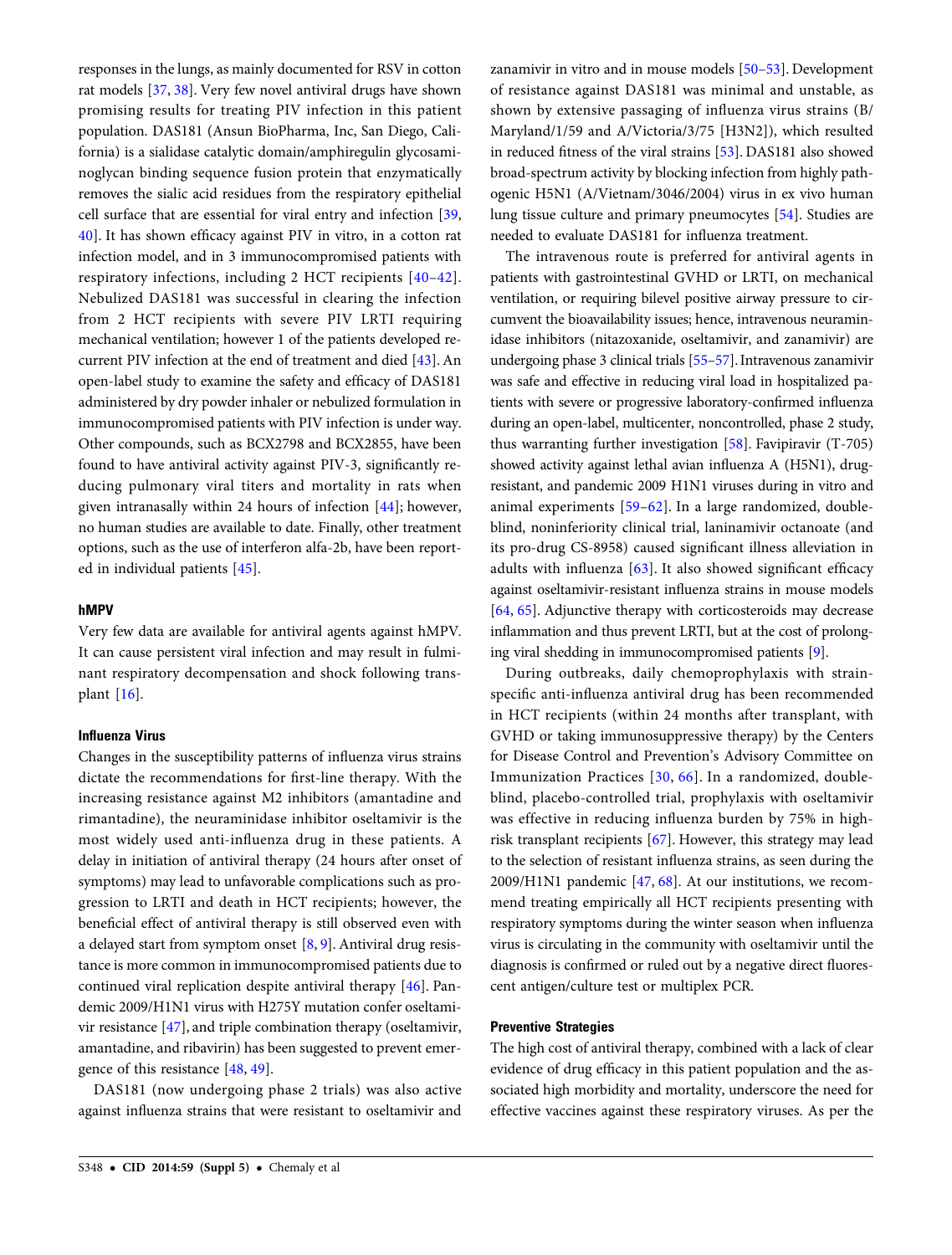<span id="page-5-0"></span>Infectious Diseases Society of America 2013 guidelines, an annual intramuscular (inactivated) influenza virus vaccine is recommended for all immunocompromised HM patients and HCT recipients who are 6 months or older [[69\]](#page-7-0). The main exceptions are those patients who have received intensive chemotherapy, anti–B-cell antibodies, or HCT in the past 6 months due to the low immune response to the influenza vaccine (50% less than healthy adults) that can be observed in HCT recipients [\[69](#page-7-0), [70\]](#page-7-0). In case of a community outbreak of influenza as defined by states and/or local health departments, vaccination is given at 4 months following HCT [[69](#page-7-0)]. Live attenuated influenza vaccine should not be administered to immunocompromised patients or individuals who live in a household with an immunocompromised patient (ie, a patient in receipt of HCT in the past 2 months or with GVHD) [\[69\]](#page-7-0).

Given the high morbidity and mortality and the lack of vaccines and specific antiviral therapy for most of these infections, preventive measures remain the best approach for decreasing the burden of viral infections in HM patients and HCT recipients. It is important to increase awareness among patients, caregivers, and healthcare personnel about the impact of these viruses on immunocompromised patients. At our institutions, healthcare workers with symptomatic respiratory tract infections are not allowed to work with immunosuppressed patients, as per the 2009 international guidelines for preventing infectious complications in HCT recipients [[30](#page-6-0)]. Specifically at UTMDACC, staff members with mild respiratory symptoms must wear mask and gloves for direct patient contact, and those with fever and/or copious respiratory secretions are excused from direct patient care for at least 24 hours after becoming afebrile without the use of antipyretics. Because these infections may be acquired nosocomially, strict adherence to contact isolation, hand hygiene, and wearing masks and gloves, along with universal precautions, should be observed. Everyone involved in the management of immunocompromised patients as well as close family contacts should be encouraged to receive influenza vaccination.

# SUMMARY

High incidence of respiratory viral infection along with resulting LRTI and mortality continues to be a major clinical problem in patients with HM and HCT recipients. Lack of directed antiviral therapy and vaccination against most of these viruses makes the matters worse. In the absence of randomized clinical trials, it is crucial to identify high-risk patients within this patient population who may benefit the most from preemptive antiviral therapy. Novel antiviral agents and potent vaccines are needed to prevent outbreaks and epidemics in the community. In addition, data are needed to describe the epidemiology, risk factors, and outcome characteristics of respiratory viruses

that are now routinely detected by multiplex PCR assays, such as coronaviruses and human rhinoviruses. Infection control and awareness among healthcare workers and patients alike remain the mainstays for reducing the burden of these viral infections.

## Supplementary Data

[Supplementary materials](http://cid.oxfordjournals.org/lookup/suppl/doi:10.1093/cid/ciu623/-/DC1) are available at Clinical Infectious Diseases online ([http://cid.oxfordjournals.org\)](http://cid.oxfordjournals.org). Supplementary materials consist of data provided by the author that are published to benefit the reader. The posted materials are not copyedited. The contents of all supplementary data are the sole responsibility of the authors. Questions or messages regarding errors should be addressed to the author.

#### **Notes**

Acknowledgments. We thank Luanne Jorewicz, Department of Scientific Publications, UTMDACC, for her editorial support (funded by the National Institutes of Health/National Cancer Institute award number P30CA016672).

Supplement sponsorship. This article appeared as part of the supplement "The Third Infections in Cancer Symposium," sponsored by the National Institute of Health, Agency for Healthcare Research and Quality.

Potential conflicts of interest. R. F. C. has received research funding from Gilead, GlaxoSmithKline, ADMA biologics, Ansun Biopharma, and Roche, and has served as a consultant for Gilead and ADMA Biologics. M. J. B. has received research funding from Gilead, Ansun Biopharma, and Roche/Genentech, and has served as a consultant for Gilead and Genentech. D. P. S. reports no potential conflicts.

All authors have submitted the ICMJE Form for Disclosure of Potential Conflicts of Interest. Conflicts that the editors consider relevant to the content of the manuscript have been disclosed.

#### References

- 1. Shah DP, Ghantoji SS, Mulanovich VE, Ariza-Heredia EJ, Chemaly RF. Management of respiratory viral infections in hematopoietic cell transplant recipients. Am J Blood Res 2012; 2:203–18.
- 2. Renaud C, Campbell AP. Changing epidemiology of respiratory viral infections in hematopoietic cell transplant recipients and solid organ transplant recipients. Curr Opin Infect Dis 2011; 24:333–43.
- 3. Schiffer JT, Kirby K, Sandmaier B, Storb R, Corey L, Boeckh M. Timing and severity of community acquired respiratory virus infections after myeloablative versus non-myeloablative hematopoietic stem cell transplantation. Haematologica 2009; 94:1101–8.
- 4. Nichols WG, Gooley T, Boeckh M. Community-acquired respiratory syncytial virus and parainfluenza virus infections after hematopoietic stem cell transplantation: the Fred Hutchinson Cancer Research Center experience. Biol Blood Marrow Transplant 2001; 7(12 suppl 1):11S–5S.
- 5. Peck AJ, Englund JA, Kuypers J, et al. Respiratory virus infection among hematopoietic cell transplant recipients: evidence for asymptomatic parainfluenza virus infection. Blood 2007; 110:1681–8.
- 6. Ray CG, Minnich LL. Efficiency of immunofluorescence for rapid detection of common respiratory viruses. J Clin Microbiol 1987; 25:355–7.
- 7. Ohm-Smith MJ, Nassos PS, Haller BL. Evaluation of the Binax NOW, BD Directigen, and BD Directigen EZ assays for detection of respiratory syncytial virus. J Clin Microbiol 2004; 42:2996–9.
- 8. Shah DP, El Taoum KK, Shah JN, et al. Characteristics and outcomes of pandemic 2009/H1N1 versus seasonal influenza in children with cancer. Pediatr Infect Dis J 2012; 31:373–8.
- 9. Choi SM, Boudreault AA, Xie H, Englund JA, Corey L, Boeckh M. Differences in clinical outcomes following 2009 influenza A/H1N1 and seasonal influenza among hematopoietic cell transplant recipients. Blood 2011; 117:5050–6.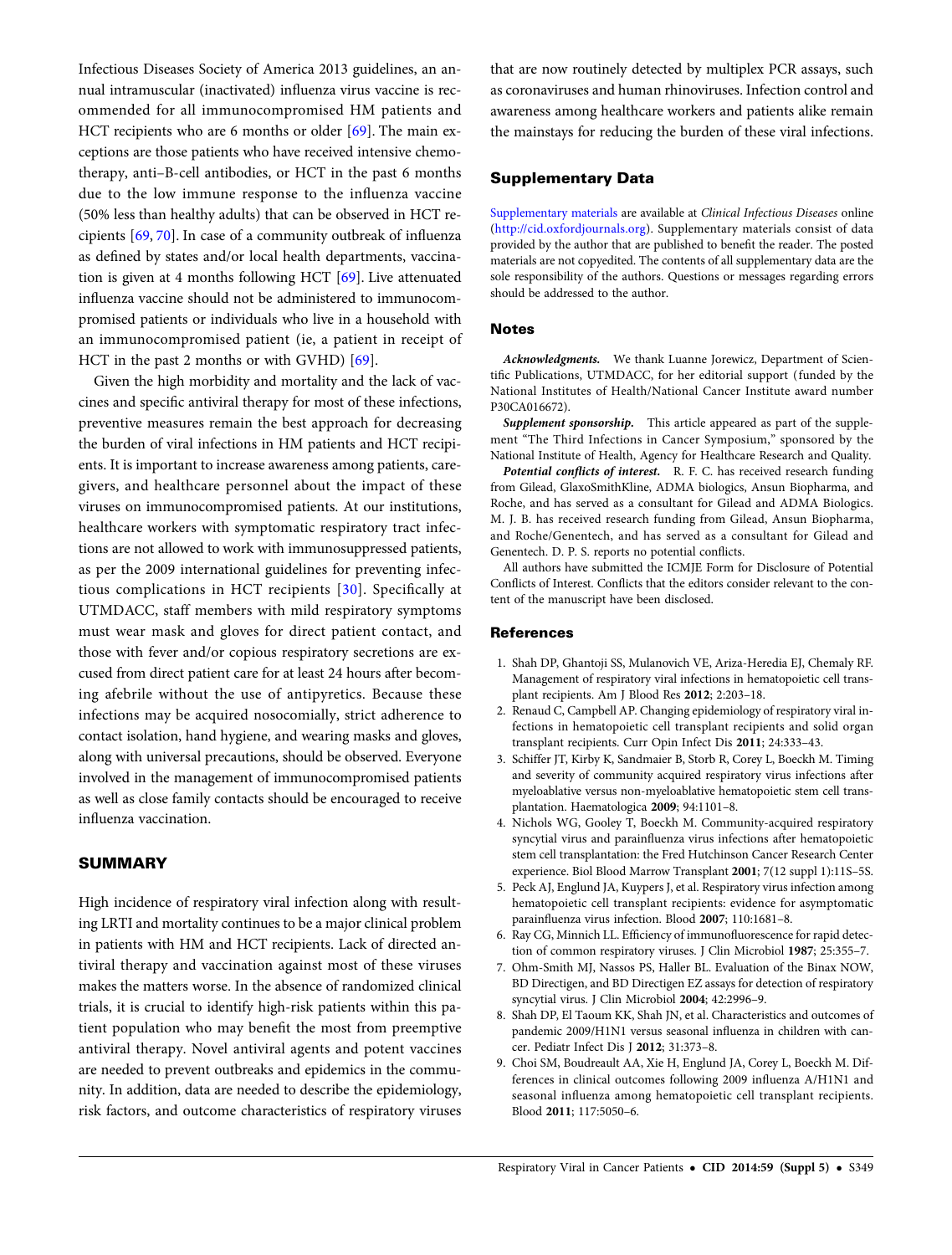- <span id="page-6-0"></span>10. Osiowy C. Direct detection of respiratory syncytial virus, parainfluenza virus, and adenovirus in clinical respiratory specimens by a multiplex reverse transcription-PCR assay. J Clin Microbiol 1998; 36:3149–54.
- 11. Fan J, Henrickson KJ, Savatski LL. Rapid simultaneous diagnosis of infections with respiratory syncytial viruses A and B, influenza viruses A and B, and human parainfluenza virus types 1, 2, and 3 by multiplex quantitative reverse transcription-polymerase chain reaction-enzyme hybridization assay (Hexaplex). Clin Infect Dis 1998; 26:1397–402.
- 12. Poritz MA, Blaschke AJ, Byington CL, et al. FilmArray, an automated nested multiplex PCR system for multi-pathogen detection: development and application to respiratory tract infection. PLoS One 2011; 6:e26047.
- 13. Layman CP, Gordon SM, Elegino-Steffens DU, Agee W, Barnhill J, Hsue G. Rapid multiplex PCR assay to identify respiratory viral pathogens: moving forward diagnosing the common cold. Hawaii J Med Public Health 2013; 72(9 suppl 4):24–6.
- 14. Boeckh M. The challenge of respiratory virus infections in hematopoietic cell transplant recipients. Br J Haematol 2008; 143:455–67.
- 15. Erard V, Chien JW, Kim HW, et al. Airflow decline after myeloablative allogeneic hematopoietic cell transplantation: the role of community respiratory viruses. J Infect Dis 2006; 193:1619–25.
- 16. Englund JA, Boeckh M, Kuypers J, et al. Brief communication: fatal human metapneumovirus infection in stem-cell transplant recipients. Ann Int Med 2006; 144:344–9.
- 17. Chemaly RF, Hanmod SS, Rathod DB, et al. The characteristics and outcomes of parainfluenza virus infections in 200 patients with leukemia or recipients of hematopoietic stem cell transplantation. Blood 2012; 119:2738–45.
- 18. Seo S, Campbell AP, Xie H, et al. Outcome of respiratory syncytial virus lower respiratory tract disease in hematopoietic cell transplant recipients receiving aerosolized ribavirin: significance of stem cell source and oxygen requirement. Biol Blood Marrow Transplant 2013; 19: 589–96.
- 19. Torres HA, Aguilera EA, Mattiuzzi GN, et al. Characteristics and outcome of respiratory syncytial virus infection in patients with leukemia. Haematologica 2007; 92:1216–23.
- 20. Shah DP, Ghantoji SS, Shah JN, et al. Impact of aerosolized ribavirin on mortality in 280 allogeneic haematopoietic stem cell transplant recipients with respiratory syncytial virus infections. J Antimicrob Chemother 2013; 68:1872–80.
- 21. Kim YJ, Guthrie KA, Waghmare A, et al. Respiratory syncytial virus in hematopoietic cell transplant recipients: factors determining progression to lower respiratory tract disease. J Infect Dis 2014; 209:1195–204.
- 22. Waghmare A, Campbell AP, Xie H, et al. Respiratory syncytial virus lower respiratory disease in hematopoietic cell transplant recipients: viral RNA detection in blood, antiviral treatment, and clinical outcomes. Clin Infect Dis 2013; 57:1731–41.
- 23. Shah JN, Chemaly RF. Management of RSV infections in adult recipients of hematopoietic stem cell transplantation. Blood 2011; 117:2755–63.
- 24. Molinos-Quintana A, Pérez-de Soto C, Gómez-Rosa M, Pérez-Simón JA, Pérez-Hurtado JM. Intravenous ribavirin for respiratory syncytial viral infections in pediatric hematopoietic SCT recipients. Bone Marrow Transplant 2013; 48:265–8.
- 25. Gueller S, Duenzinger U, Wolf T, et al. Successful systemic high-dose ribavirin treatment of respiratory syncytial virus-induced infections occurring pre-engraftment in allogeneic hematopoietic stem cell transplant recipients. Transpl Infect Dis 2013; 15:435–40.
- 26. Chemaly RF, Torres HA, Munsell MF, et al. An adaptive randomized trial of an intermittent dosing schedule of aerosolized ribavirin in patients with cancer and respiratory syncytial virus infection. J Infect Dis 2012; 206:1367–71.
- 27. Zamora MR, Budev M, Rolfe M, et al. RNA interference therapy in lung transplant patients infected with respiratory syncytial virus. Am J Respir Crit Care Med 2011; 183:531–8.
- 28. DeVincenzo J, Lambkin-Williams R, Wilkinson T, et al. A randomized, double-blind, placebo-controlled study of an RNAi-based therapy

directed against respiratory syncytial virus. Proc Natl Acad Sci U S A 2010; 107:8800–5.

- 29. Cortez K, Murphy BR, Almeida KN, et al. Immune-globulin prophylaxis of respiratory syncytial virus infection in patients undergoing stemcell transplantation. J Infect Dis 2002; 186:834–8.
- 30. Tomblyn M, Chiller T, Einsele H, et al. Guidelines for preventing infectious complications among hematopoietic cell transplantation recipients: a global perspective. Biol Blood Marrow Transplant 2009; 15:1143–238.
- 31. Kassis C, Champlin RE, Hachem RY, et al. Detection and control of a nosocomial respiratory syncytial virus outbreak in a stem cell transplantation unit: the role of palivizumab. Biol Blood Marrow Transplant 2010; 16:1265–71.
- 32. Georgescu G, Chemaly RF. Palivizumab: where to from here? Exp Opin Biol Ther 2009; 9:139–47.
- 33. Falsey A, Koval C, Khorana M, Walsh E. Use of high titer RSV immunoglobulin (RI-001-RSV-IVIG) in immunocompromised adults. In: Infectious Diseases Society of America, 47th Annual Meeting, Philadelphia, PA, 2009.
- 34. Shah DP, Ghantoji SS, Ariza-Heredia EJ, et al. An immunodeficiency scoring index to predict poor outcomes in hematopoietic cell transplant recipients with respiratory syncytial virus infections. Blood 2014; 123:3263–8.
- 35. Nichols WG, Corey L, Gooley T, Davis C, Boeckh M. Parainfluenza virus infections after hematopoietic stem cell transplantation: risk factors, response to antiviral therapy, and effect on transplant outcome. Blood 2001; 98:573–8.
- 36. Seo S, Xie H, Campbell AP, et al. Parainfluenza virus lower respiratory tract disease after hematopoietic cell transplantation: viral detection in the lung predicts outcome. Clin Infect Dis 2014; 58:1357–68.
- 37. Gruber WC, Wilson SZ, Throop BJ, Wyde PR. Immunoglobulin administration and ribavirin therapy: efficacy in respiratory syncytial virus infection of the cotton rat. Pediatric Research 1987; 21:270–4.
- 38. Mejías A, Chávez-Bueno S, Ríos AM, et al. Anti-respiratory syncytial virus (RSV) neutralizing antibody decreases lung inflammation, airway obstruction, and airway hyperresponsiveness in a murine RSV model. Antimicrob Agents Chemother 2004; 48:1811–22.
- 39. Malakhov MP, Aschenbrenner LM, Smee DF, et al. Sialidase fusion protein as a novel broad-spectrum inhibitor of influenza virus infection. Antimicrob Agents Chemother 2006; 50:1470–9.
- 40. Guzman-Suarez BB, Buckley MW, Gilmore ET, et al. Clinical potential of DAS181 for treatment of parainfluenza-3 infections in transplant recipients. Transpl Infect Dis 2012; 14:427–33.
- 41. Moscona A, Porotto M, Palmer S, et al. A recombinant sialidase fusion protein effectively inhibits human parainfluenza viral infection in vitro and in vivo. J Infect Dis 2010; 202:234–41.
- 42. Chen Y-B, Driscoll JP, McAfee SL, et al. Treatment of parainfluenza 3 infection with DAS181 in a patient after allogeneic stem cell transplantation. Clin Infect Dis 2011; 53:e77–80.
- 43. Chalkias S, Mackenzie MR, Gay C, et al. DAS181 treatment of hematopoietic stem cell transplant patients with parainfluenza virus lung disease requiring mechanical ventilation. Transpl Infect Dis 2014; 16:141–4.
- 44. Alymova IV, Taylor G, Takimoto T, et al. Efficacy of novel hemagglutinin-neuraminidase inhibitors BCX 2798 and BCX 2855 against human parainfluenza viruses in vitro and in vivo. Antimicrob Agents Chemother 2004; 48:1495–502.
- 45. Marinez J, Vincent AL, Sandin RL, Greene J. Interferon alfa-2b as a successful treatment for parainfluenza virus pneumonia in a non-Hodgkin lymphoma patient. Infect Dis Clin Pract 2008; 16:187–9.
- 46. Weinstock DM, Gubareva LV, Zuccotti G. Prolonged shedding of multidrug-resistant influenza A virus in an immunocompromised patient. N Engl J Med 2003; 348:867–8.
- 47. Renaud C, Boudreault AA, Kuypers J, et al. H275Y mutant pandemic (H1N1) 2009 virus in immunocompromised patients. Emerg Infect Dis 2011; 17:653–60.
- 48. Nguyen JT, Hoopes JD, Smee DF, et al. Triple combination of oseltamivir, amantadine, and ribavirin displays synergistic activity against